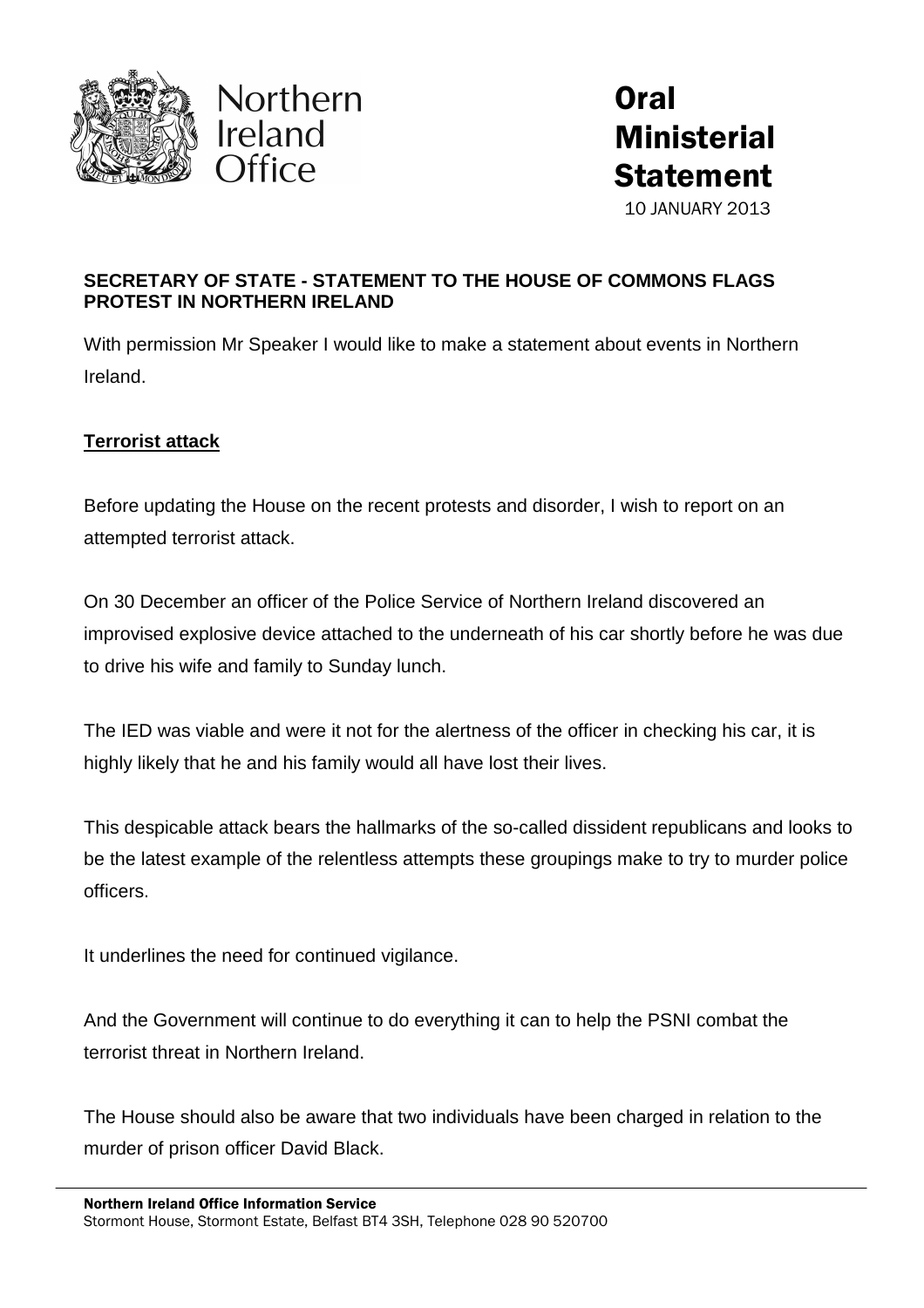## **Riots**

Turning to the disturbances in Belfast and other parts of Northern Ireland ...

… since I last reported to the House on 11th Dec, protests over the flying of the Union Flag at Belfast City Hall have continued with only sporadic respite over Christmas.

While many of these have been peaceful, even these have seen roads blocked and daily life disrupted.

And a significant number of protests have led to serious disorder, mainly concentrated in East Belfast.

While thankfully there were no significant public order incidents last night …….. the violence during the preceding six days, saw masonry, bricks, fireworks and petrol bombs thrown at the police and in one instance, shots were fired,

Police vehicles have been attacked with sledge-hammers.

In total ..... 66 police officers have been injured since these protests first began.

Water cannon and AEP rounds were discharged on  $5<sup>th</sup>$  and  $7<sup>th</sup>$  January.

Threats and intimidation against elected representatives continue, with the office of the Hon Member for East Belfast still the subject of daily intimidation.

This intimidation and lawless violence is unacceptable and it is intolerable.

The Government condemns those responsible in the strongest possible terms.

We reiterate our full support for the Chief Constable and his officers in their efforts to maintain law and order.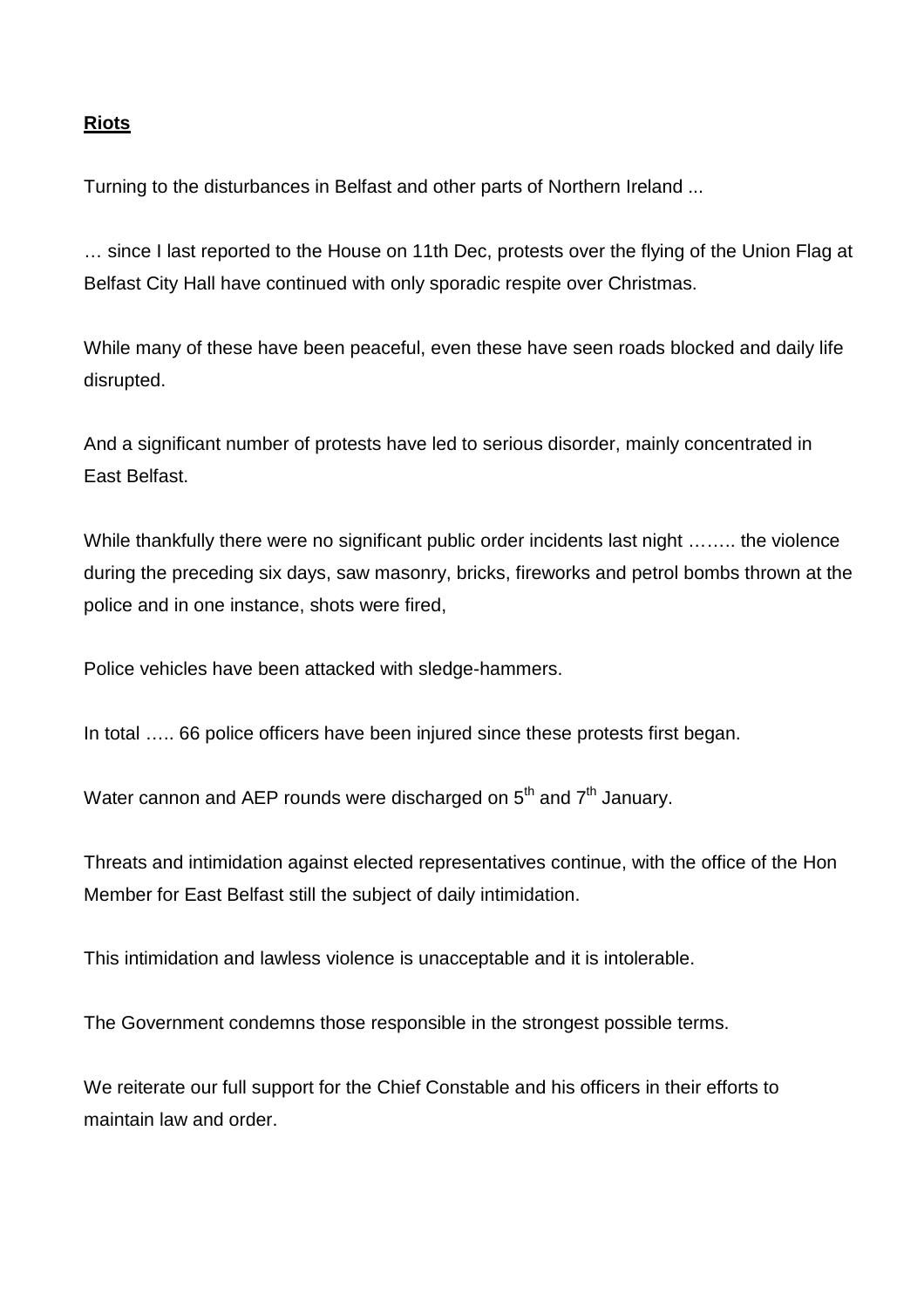And we pay tribute to the bravery and professionalism of PSNI officers who put their personal safety on the line every day to keep people in Northern Ireland safe and secure.

According to the Chief Constable, senior individual members of the Ulster Volunteer Force are involved in orchestrating the violence … though in his view it's not being sanctioned by the leadership of that group.

Since 3 December, 107 people have been arrested and 82 have been charged with various offences.

The perpetrators of this violence should be in no doubt…as the Chief Constable made clear on Monday ... you will face the full rigour of the law.

And those who continue to organise these protests and engage in violence really need to ask themselves what it is they think they're achieving.

The idea that hurling bricks at police officers is somehow defending the Union Flag or protecting Britishness is incomprehensible.

These people are not defending our national flag ... they are a dishonouring our national flag and our country.

They are being reckless with the peace process and all it's delivered.

And the damage they are inflicting on Northern Ireland's economy must be considerable.

Huge efforts have been made in recent years to project a modern, confident, outward looking Northern Ireland that's a great place to do business.

But the pictures beaming round the world of riots and disorder make it far far harder to compete in the global race for inward investment.

Jobs and livelihoods are under threat.

So it's essential that these protests and this violence stop now.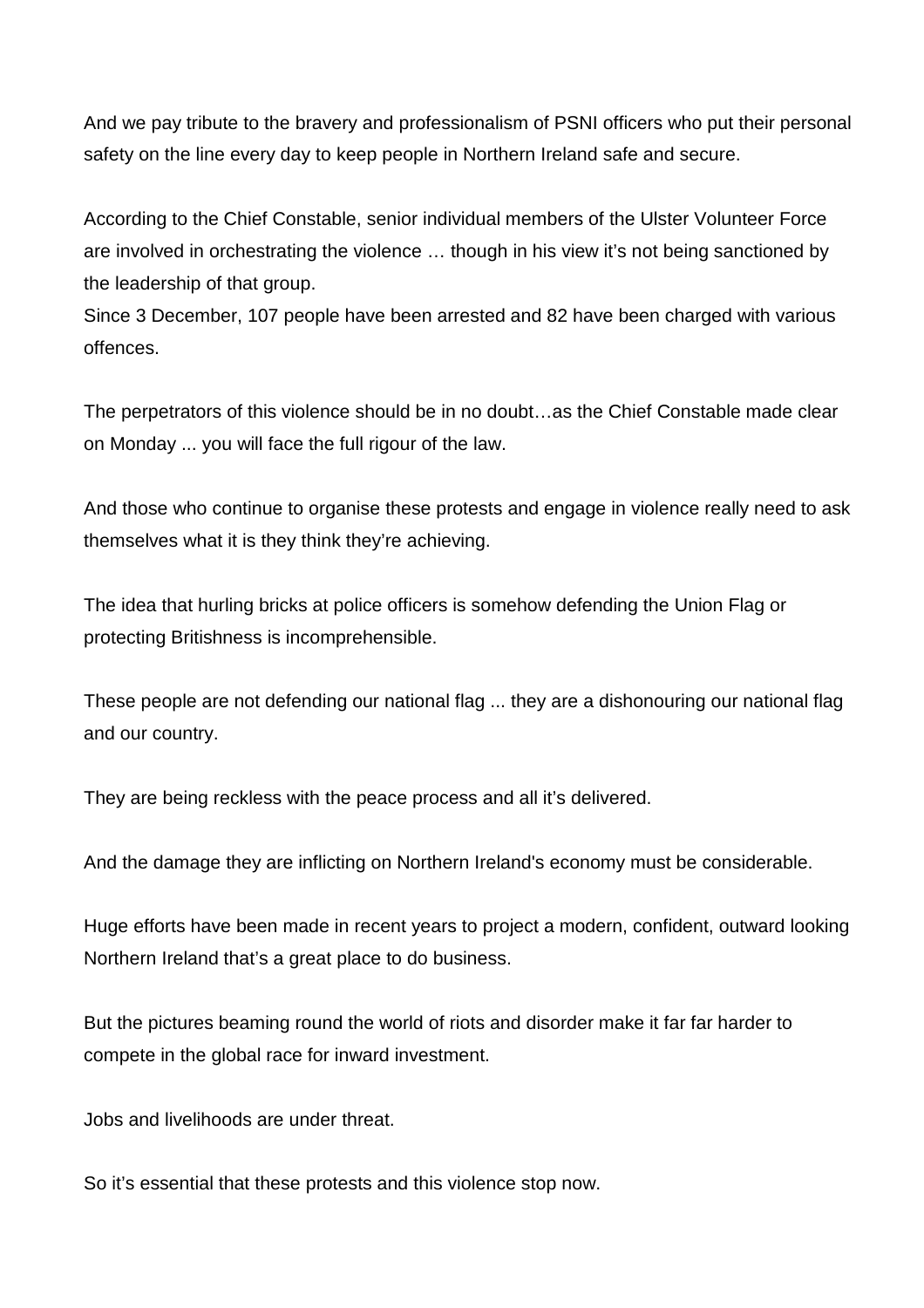Since these disturbances began I have been in regular contact with the Chief Constable, the First and deputy First Ministers, the Justice Minister and other political leaders.

The Northern Ireland political parties need to work together to find a way forward.

It shouldn't be impossible to find a solution which sees decisions on flags made in a way which respects different views and takes into account the different traditions and identities present in today's Northern Ireland.

But for that to happen the issue needs to come off the streets to allow local politicians and community leaders the space to sit round a table and engage in constructive dialogue.

Mr Speaker ... I've used recent weeks to highlight the urgent need to make progress on addressing the underlying divisions within the community in Northern Ireland which can make decisions on issues like flags so fraught with tension.

On many occasions, Northern Ireland's political leaders have expressed their commitment to building a shared society free from the sectarian division.

It's also a theme to which I and my predecessor, along with the Prime Minister, have returned many times.

So much has been achieved in the 20 years since the peace process really got underway.

The overwhelming majority of people in Northern Ireland can lead their lives with a normality and a freedom from fear which would have been impossible back in the dark days of the Troubles.

But we all need to acknowledge that the process isn't finished and the stability delivered by the Belfast Agreement should never be taken for granted.